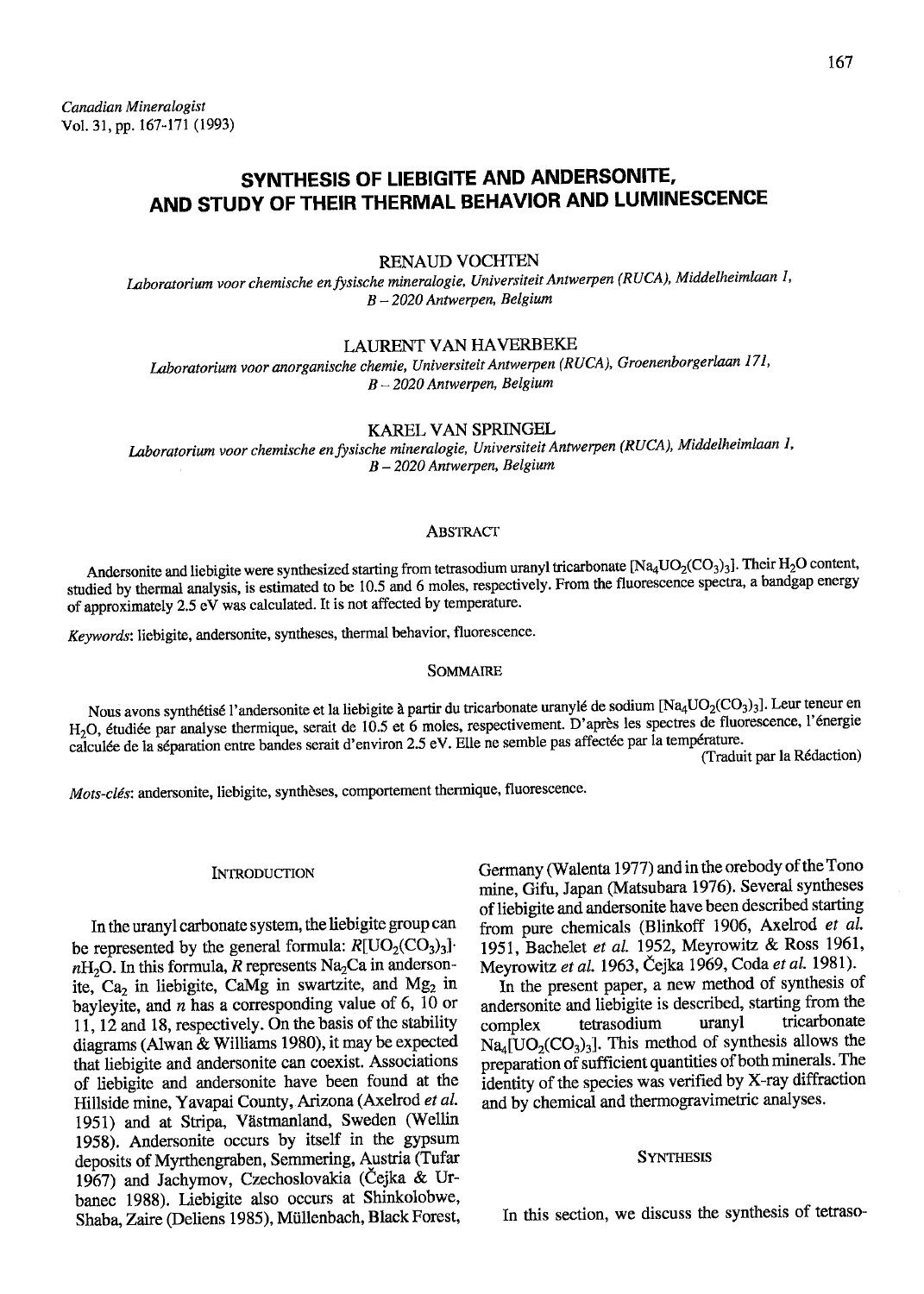dium uranyl tricarbonate (NaUTC) and its further TABLE 1. CHEMICAL COMPOSITION OF SYNTHETIC LIEBIGITE AND CONVERSION THE CHEMICAL CONVERSION THE CHEMICAL CONVERSION THE CHEMICAL CONVERSION THE conversion into liebigite and andersonite.

#### Synthesis of tetrasodium uranyl tricarbonate

NaUTC was synthesized at room temperature according to the method of Blake et al. (1956), slightly modified to obtain pure crystals. These were washed with 2M NaCl. In this way, crystals free of any  $Na<sub>2</sub>CO<sub>3</sub>$ were obtained. The residual NaCl was subsequentlv removed by dissolution in a 50/50 ethanol-water mixture. The identity of the air-dried NaUTC crystals was verified by chemical analysis and by comparison of the X-ray-diffraction data with those given by Douglas (1956).

## Conversion of NaUTC into liebigite and andersonite

According to the stability fields of the minerals of the liebigite group (Alwan & Williams 1980), andersonite can only be formed at a high  $Na^{\dagger}/Ca^{2+}$  concentration ratio, whereas liebigite is formed at a low  $Na^{\dagger}/Ca^{2+}$ concentration ratio. This was confirmed in our experiments.

Two grams of NaUTC were dissolved in 100 mL of 0.04 M CaCl<sub>2</sub> and left to evaporate at  $25^{\circ}$ C in an open vessel. After one week, well-formed hemimorphic crystals of liebigite started to grow. After 3 weeks, typical cubic crystals of andersonite were formed as a result of the changed  $Na^{\dagger}/Ca^{2+}$  concentration ratio.

The formation of liebigite can be written as:

 $2Ca^{2+} + [UO_2(CO_3)_3]^{\text{4}-} + 10H_2O \rightarrow$ 

 $Ca_2[UO_2(CO_3)_3] \cdot 10H_2O$ 

The tranformation of liebigite into andersonite can be represented as:

 $\text{Ca}_2[\text{UO}_2(\text{CO}_3)_3]\cdot 10\text{H}_2\text{O} + 2\text{Na}^+ \rightarrow$ 

 $Na_2Ca[UO_2(CO_3)_3]$  6H<sub>2</sub>O + Ca<sup>2+</sup> + 4H<sub>2</sub>O

It should be mentioned that the formation of an intermediate phase, consisting of lath-like crystals, was observed, as previously reported by Meyrowitz et al. (1963). The study of the intermediate compound will be the subject of a separate paper. The crystals of liebigite and andersonite were hand picked.

#### CHEMICAL COMPOSITION

The air-dried synthetic specimens were dissolved in  $6$  M HCl. The Na<sub>2</sub>O and CaO content was determined by atomic absorption spectroscopy (AAS), whereas  $UO<sub>3</sub>$ was determined spectrophotometrically with Arsenazo III as the reagent, the optical densities being measured at 662.5 nm (Singer & Matucha 1962). The  $H_2O$  and  $CO_2$ contents were measured on separate samples by thermogravimetric analysis. Table I summarizes the results. From the composition in terms of oxides, the chemical formulae were calculated by the classic method of residual oxygen.

|                                        | Liebigite |                              |                                    | Andersonite            |                |                              |                 |
|----------------------------------------|-----------|------------------------------|------------------------------------|------------------------|----------------|------------------------------|-----------------|
|                                        |           | no. of<br>atoms <sup>9</sup> | atomic<br>ratio                    |                        |                | no. of<br>atoms <sup>9</sup> | atomic<br>ratio |
| CaO <sup>7</sup>                       | 15.29     | 0.2726                       | 1.93                               | Na <sub>2</sub> O      | 9.80           | 0.1580                       | 2.05            |
| υo,                                    | 39.60     | 0.1384                       | 0.98                               | CaO                    | 8.92           | 0.1590                       | 1.03            |
| co,                                    | 18.97     | 0.4034                       | 3.05                               | UO <sub>3</sub>        | 44.29          | 0.1548                       | 1.00            |
| H,Ō                                    | 26.53     |                              |                                    | CO <sub>2</sub><br>H,Ō | 20.10<br>16.72 | 0.4568                       | 2.96            |
| Total                                  | 100.39    |                              |                                    |                        | 99.83          |                              |                 |
| $Ca_2[UO_2(CO_3)_3] \cdot 10 - 11H_2O$ |           |                              | $Na_2Ca[VO_2(CO_3)_3] \cdot 6H_2O$ |                        |                |                              |                 |

\* in weight  $\text{\$}$ .  $\text{\$}$  times  $10^4$ .

## X-Rav CRYSTAIOGRAPHY

X-ray-diffraction data were recorded at 40 kV and 20 mA using CuK $\alpha_1$  radiation ( $\lambda = 1.54056\text{\AA}$ ). The diffraction patterns were recorded by means of a Guinier-Hägg camera, with a diameter of 100 mm. Silicon powder (NBS640) was used as an intemal standard. The relative intensities of the diffraction lines were measured witl a Carl Zeiss Jena MDl00 microdensitometer. Usine the cell parameters of liebigite (space group  $Bba2$ ), with  $a$ 16.699, *b* 17.557 and *c* 13.697Å (Mereiter 1982), and those of andersonite (space group  $R3m$ ), with a 17.902 and  $c$  23.734Å (Coda et al. 1981), the powder patterns were indexed with the computer program of Visser (1969). For both synthetic specimens, all the observed reflections could be indexed, with  $\Delta Q_{obs} \leq \Delta Q_{calc}$  ( $\Delta \theta$ ) 0.05°), in agreement with PDF 20-1092 and 11-246.

The densities of the two synthetic minerals were measured in toluene at  $25^{\circ}C \pm 0.1$  by means of a Cahn Electrobalance RG. The measured density of andersonite is 2.834  $\pm$  0.005 g/cm<sup>3</sup>, which agrees with the calculated value of 2.860 g/cm<sup>3</sup>, corresponding to  $Z =$ 18. For liebigite, a density of  $2.416 \pm 0.005$  g/cm<sup>3</sup> was found, which corresponds to  $Z=8$ .

The morphology of andersonite and liebigite crystals is shown in the electron micrographs (Figs.  $1A$ , B). The dimensions of the liebigite crystals range from 0.1 to 0.6 mm, whereas those of andersonite range from  $0.05$  to  $0.1$ mm. The crystals of andersonite are clearly pseudocubic, and those of liebigite have a pronounced hemimorphic morphology (Mereiter 1986).

## Thermal behavior

Concerning the water content of the two minerals, there is some confusion in the literature. Synthetic liebigite having  $10$  moles of  $H<sub>2</sub>O$  was described by Frondel (1958), Čejka & Urbanec (1979) and Alwan  $\alpha$ Williams (1980). Appleman (1956) and Meyrowitz et al. (1963) suggested awater content ranging berween 10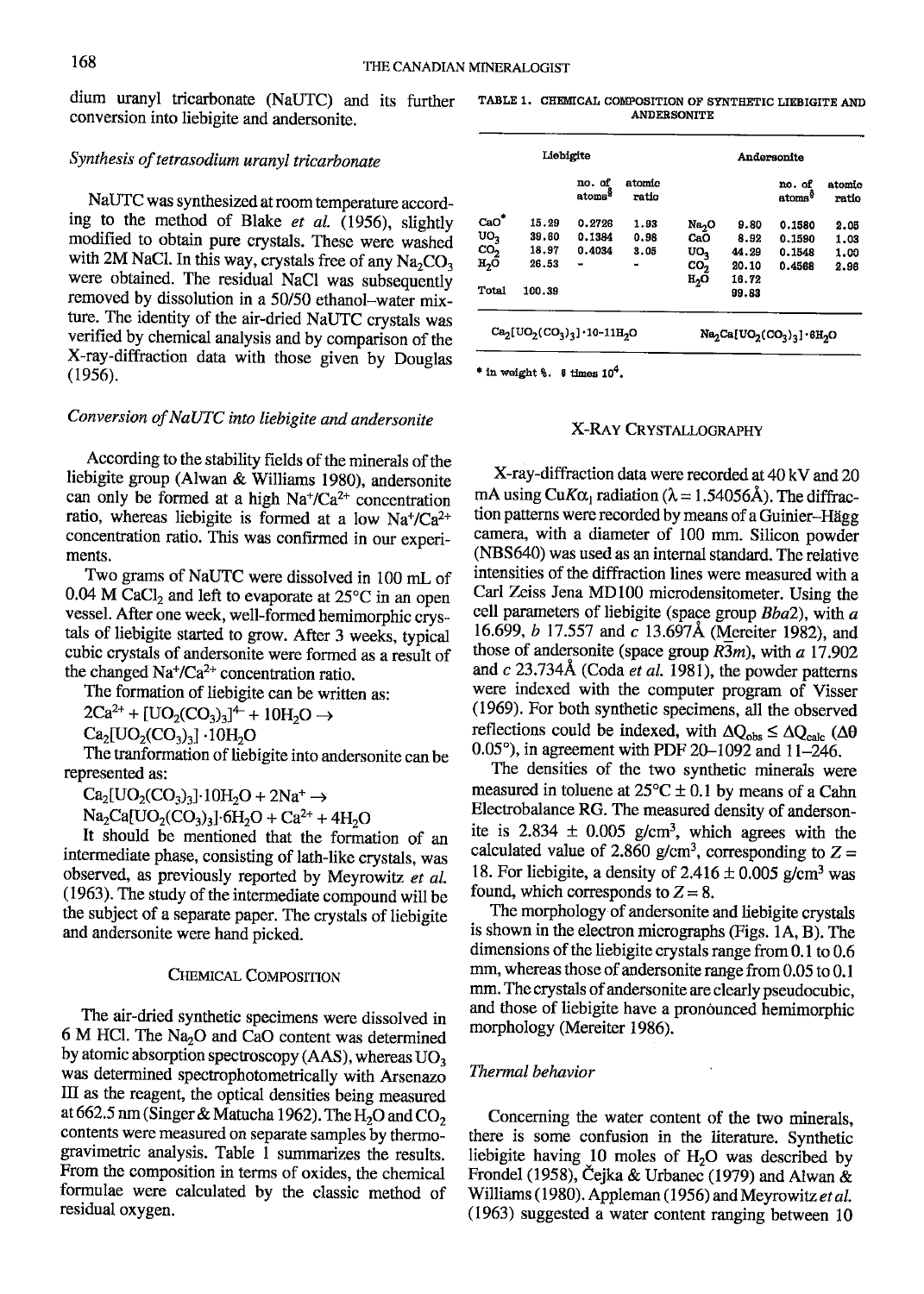

FIG. 1. SEM micrographs of synthetic crystals of liebigite (A) and andersonite (B). Scale bar: 100  $\mu$ m.

and 11 moles of  $H<sub>2</sub>O$ . For synthetic andersonite, the water content was studied by a number of investigators (Čejka 1969, Urbanec & Čejka 1979, Čejka et al. 1987). These authors accept a water content ranging between 5.4 and 5.8 moles of  $H<sub>2</sub>O$ .

The thermal stability of both synthetic minerals was investigated by thermogravimetric analyses (TGA) combined with differential scanning calorimery (DSC). A DuPont DSC9IO and TGA95I apparatus was used, with an applied heating rate of  $5^{\circ}$ C/min and a flow of N<sub>2</sub> of 30 mL/min. In order to detect the temperature at which  $CO<sub>2</sub>$  is liberated, the outlet of the gas-stream was passed through a solution of  $Ba(OH)_2$ . The results, summarized in Table 2, show that synthetic liebigite and andersonite contain 10.53 and 5.99 moles of  $H_2O$ , respectively.

The decomposition of liebigite and andersonite as function of temperature can be represented as:

$$
Ca_{2}[UO_{2}(CO_{3})_{3}]\cdot11H_{2}O \longrightarrow
$$
\n
$$
Ca_{2}[UO_{2}(CO_{3})_{3}]\cdot H_{2}O \longrightarrow
$$
\n
$$
Ca_{2}[UO_{2}(CO_{3})_{3}] \longrightarrow
$$
\n
$$
Ca_{2}[UO_{2}(CO_{3})_{3}] \longrightarrow
$$
\n
$$
300-1000°C
$$
\n
$$
O
$$

TABLE 2. RESULTS OF THERMOGRAVIMETRIC ANALYSES OF SYNTHETIC LIEBIGITE AND ANDERSONITE

|            | Liebigite |                       |             | Andersonite |                       |
|------------|-----------|-----------------------|-------------|-------------|-----------------------|
| Temp.      | wt.%      | assign-               | Temp.       | wt.%        | assign-               |
| interval   | lost      | ment                  | interval    | lost        | ment                  |
| $25 - 100$ | 24.00     | 9.53 H <sub>2</sub> O | $25 - 200$  | 13.99       | 5.02 H <sub>2</sub> O |
| 150-300    | 2.53      | 1.00 H <sub>2</sub> O | 200-300     | 2.73        | 0.97 H <sub>2</sub> O |
| 300-500    | 14.89     | 2.40C <sub>2</sub>    | $300 - 575$ | 12.40       | $1.82 \text{ CO}_2$   |
| 500-650    | 3.06      | 0.49C0,               | 575-675     | 2.65        | $0.40 \text{ CO}_2$   |
| 650-1000   | 1.02      | 0.16CO <sub>2</sub>   | 675-1000    | 5.05        | 0.74C0,               |

Temperature interval in °C.

| $Na2Ca[UO2(CO3)3]\cdot 6H2O$ | $25 - 150$ °C        |  |
|------------------------------|----------------------|--|
|                              |                      |  |
| $Na2Ca[UO2(CO3)3]+H2O$       | $150 - 300$ °C       |  |
|                              |                      |  |
| $Na2Ca[UO2(CO3)3]$           | $300-1000$ °C oxides |  |
|                              |                      |  |

Since liebigite does not contain structural cavities (Mereiter 1982), and andersonite is structurally characierized by the presence of channels along the three-fold axis (Coda  $et$  al. 1981), the water molecules are structurally bonded in liebigite, whereas in andersonite, zeolitic water may occur.

#### Luminescence spectra

Both synthetic specimens fluoresce intensely bluegreen both under short- and long-wave ultraviolet radiation. The fluorescence spectra were recorded by means of a Perkin-Elmer MPS44B spectrofluorimeter at 298 and 77 K, with an excitation wavelength of 366 nm.

The slight differences in the fluorescence spectra are characterized by the mode of bonding of the  $\bar{U}$  atom in the crystal structure. No phosphorescence could be detected for either specimens in a measuring interval of 2 ms. The spectra for synthetic liebigite and andersonite at 298 and 77 K are represented in Figures 2 and 3, respectively. For both specimens, the maxima of the uranyl bands at 298 and 77 K are given in Table 3. The spectra of andersonite and liebigite are very similar. The spectrum of andersonite is shifted approximately 3 nm to higher wavelengths relative to that of liebigite. Taking into account the applied amplification, liebigite fluoresces more intensety than andersonite. The intensity of fluorescence at 298 K is much lower than at 77 K, which can be explained by the fact that the quantum efficiency of fluorescence decreases with increasing temperature. This is a consequence of the fact that the increased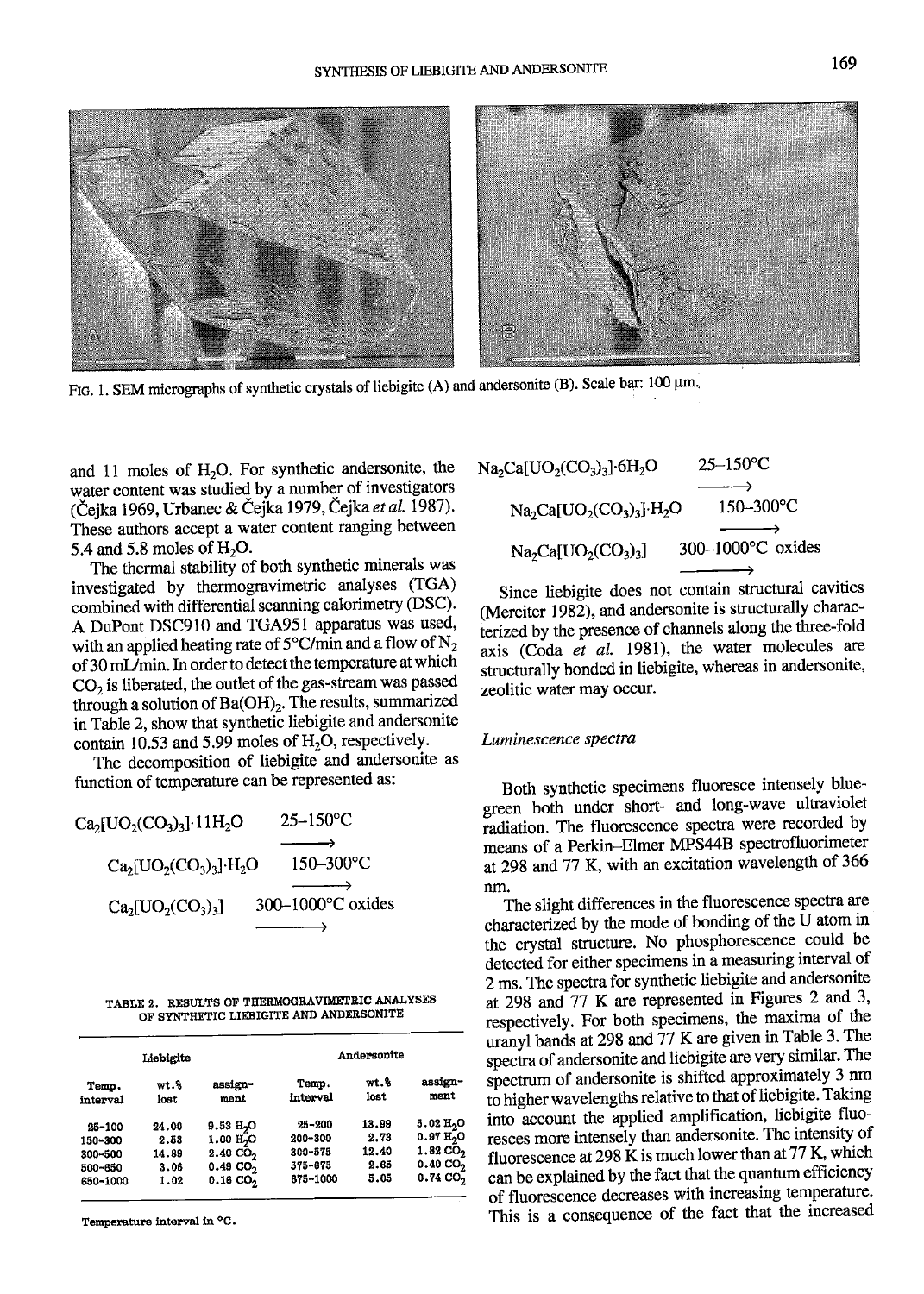

FIc. 2. Fluorescence specrra at 298 K. A. Synthetic liebigite (amplification factor 0.1). B. Synthetic andersonite (amplification factor 3.0).



Ftc. 3. Fluorescence spectra at 77 K. A. Synthetic liebigite (amplification factor 0.05). B. Synthetic andenonite (am\_ plification factor 0.3).

TABLE 3. FLUORESCENCE MAXIMA OF SYNTHETIC LIEBIGITE AND ANDERSONITE AT 298 AND 7? K

| Temp. | Specimen    |     | Fluorescence maxima (nm) |     |     |     |  |
|-------|-------------|-----|--------------------------|-----|-----|-----|--|
| 298   | Liebigite   | 486 | 503                      | 525 | 548 | 575 |  |
|       | Andersonite | 489 | 508                      | 528 | 551 | 578 |  |
| 77    | Liebigite   | 482 | 500                      | 522 | 544 | 570 |  |
|       | Andersonite | 485 | 503                      | 525 | 547 | 574 |  |

frequency of collision atelevated temperatures improves the probability for deactivation by external conversion.

In comparison with the spectra at 298 K, there exists a supplementary small band at 610 nm at 77 K. The spectrum of andersonite at 298 K is not quite identical to the one shown by Tufar (1967), as no weak peak at 407 nm could be detected in our spectrum.

Based on the relation  $E = hc/\lambda$  (hc = 1.9863  $\times 10^{23}$ ) Jm) (1 eV =  $1.6021 \times 10^{19}$  J), E can be expressed in eV as  $1.24 \times 10^{-6}$ / $\lambda$ . With this relation, the bandgap energy Eg between the conduction and valence band was calculated at the most intensive peak at 298 and 77 K for both synthetic species. The Eg values found for andersonite are 2.45 eV (298 K;  $\lambda$  = 506 nm) and 2.46 eV (77 K; 503 nm). For liebigite, Eg values of 2.46 eV (298 K; 503 nm) and 2.48 eV (77 K; 500 nm) were obtained. For both specimens, the bandgap energy is not affected by temperature. Based on the Eg values, we may conclude that liebigite and andersonite must be considered as minerals with insulator properties.

#### **DISCUSSION**

Liebigite and andersonite are easily formed from NaUTC in aqueous medium. The latter can only be obtained from a strongly alkaline  $Na<sub>2</sub>CO<sub>3</sub>$  solution of polynuclear uranium hydroxides by a continuous input of  $CO<sub>2</sub>$ .

The synthesis of liebigite and andersonite is done with an initial concentration of 0.04 M NaUTC and 0.04 M CaCl<sub>2</sub>. Initially, liebigite is formed because the ratio  $Ca^{2+}/Na^{+}$  is equal to one. Later, the  $Ca^{2+}/Na^{+}$  value diminishes, and andersonite appears. The formation of liebigite and andersonite can be explained by a two-stage process. First, the  $[UO_2(CO_3)_3]^{\text{+}}$  complex is formed in a strongly alkaline medium. Subsequently, this complex forms both minerals when sufficient  $Ca^{2+}$  ions are present.

In natural environments, the  $UO<sub>2</sub><sup>2+</sup>$  ions necessary for the formation of the tricarbonate complex are generated by oxidation and acid leaching of primary pitchblende. If the migration of the  $UO_2^{2+}$  ions takes place in limestone-bearing sediments, the two minerals can be formed with secondary gypsum. This is observed in most of the deposits in which these minerals occur. In some deposits, however, only liebigite is found. This cannot be explained by a difference in solubility of these two minerals. It can only be explained by an initial  $Ca<sup>2+</sup>/Na<sup>+</sup>$  ratio that is larger than unity.

The synthesis of these minerals indicates that an intermediate phase is formed. This consists of lath-like crystals with a well-defined composition. Up to now, no such intermediate phase is reported to be present as an accessory mineral with liebigite and andersonite. Whether this intermediate phase is formed in a natural environment remains unclear.